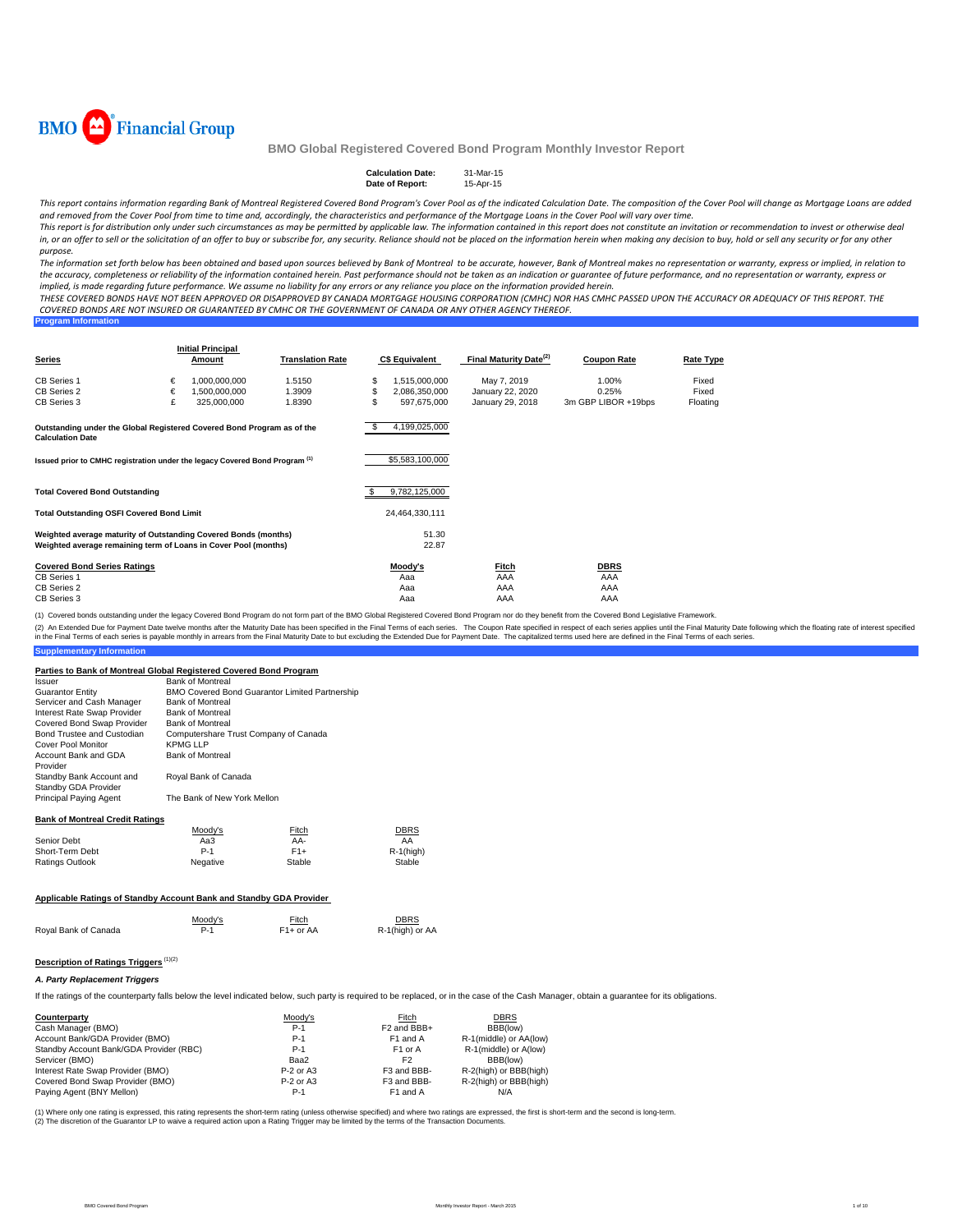

|                                                                                                                                                                                                                                                                                                                          |                             | <b>Calculation Date:</b><br>Date of Report: | 31-Mar-15<br>15-Apr-15                             |
|--------------------------------------------------------------------------------------------------------------------------------------------------------------------------------------------------------------------------------------------------------------------------------------------------------------------------|-----------------------------|---------------------------------------------|----------------------------------------------------|
| <b>B. Summary of Specific Rating Trigger Actions</b><br>I) The following actions are required if the Cash Manager (BMO) undergoes a downgrade below the stipulated rating:                                                                                                                                               |                             |                                             |                                                    |
|                                                                                                                                                                                                                                                                                                                          | Moodv's                     | Fitch                                       | <b>DBRS</b>                                        |
| a) The Servicer will be required to direct amounts received<br>directly into the GDA Account (or Standby GDA Account if<br>applicable) within 2 Canadian business days and the Cash<br>Manager shall immediately remit any funds held at such<br>time for or on behalf of the Guarantor directly into the GDA<br>Account | $P-1$                       | F <sub>1</sub> or A                         | R-1(middle) or AA(low)                             |
| II) The following actions are required if the Servicer (BMO) undergoes a downgrade below the stipulated rating:                                                                                                                                                                                                          |                             |                                             |                                                    |
|                                                                                                                                                                                                                                                                                                                          | Moody's                     | Fitch                                       | <b>DBRS</b>                                        |
| a) The Servicer will be required to direct amounts received<br>to the Cash Manager, or GDA as applicable                                                                                                                                                                                                                 | $P-1$                       | F <sub>1</sub> or A                         | R-1(middle) or BBB(low)                            |
| III) The Swap Provider is required to transfer credit support or transfer all of its rights and obligations to a replacement third party, or to<br>obtain a quarantee of its rights and obligations from a third party, if the Swap Provider undergoes a downgrade below the stipulated rating:                          |                             |                                             |                                                    |
|                                                                                                                                                                                                                                                                                                                          | $Mody's^{(3)}$<br>P-1 or A2 | Fitch<br>F1 and A                           | <b>DBRS</b>                                        |
| a) Interest Rate Swap Provider<br>b) Covered Bond Swap Provider                                                                                                                                                                                                                                                          | P-1 or A2                   | F1 and A                                    | R-1(middle) or A (high)<br>R-1(middle) or A (high) |
| IV) The following actions are required if the Issuer (BMO) undergoes a downgrade below the stipulated rating:                                                                                                                                                                                                            |                             |                                             |                                                    |
|                                                                                                                                                                                                                                                                                                                          | Moody's                     | Fitch                                       | <b>DBRS</b>                                        |
| a) Mandatory repayment of the Demand Loan                                                                                                                                                                                                                                                                                | N/A                         | F <sub>2</sub> or BB <sub>H</sub>           | N/A                                                |
| b) Cashflows will be exchanged under the Covered Bond<br>Swap Agreement (to the extent not already taking place)                                                                                                                                                                                                         | Baa1                        | BBB+                                        | BBB(high)                                          |
| c) Transfer of title to Loans to Guarantor <sup>(4)</sup>                                                                                                                                                                                                                                                                | A <sub>3</sub>              | BBB-                                        | BBB(low)                                           |
| <b>Events of Defaults &amp; Test Compliance</b><br>Asset Coverage Test (C\$ Equivalent of Outstanding<br>Covered Bond < Adjusted Aggregate Asset Amount)                                                                                                                                                                 |                             | Pass                                        |                                                    |
| <b>Issuer Event of Default</b><br>Guarantor LP Event of Default                                                                                                                                                                                                                                                          |                             | No<br>No                                    |                                                    |
|                                                                                                                                                                                                                                                                                                                          |                             |                                             |                                                    |

(3) If no short term rating exists, then A1

(4) The transfer of registered title to the Loans to the Guarantor may be deferred if (A) satisfactory assurances are provided to the Guarantor and the Bond Trustee by The Office of the Superintendent of Financial Institut

| (Applicable to Hard Bullet Covered Bonds) |              |       |                                      |  |
|-------------------------------------------|--------------|-------|--------------------------------------|--|
| Pre-Maturity Required Ratings             | Moody'<br>-- | Fitch | <b>DBRS</b><br>) or A(low<br>A(high) |  |

Following a breach of the Pre-Maturity test in respect of a Series of Hard Bullet Covered Bonds, and unless the Pre-Maturity Liquidity Ledger is otherwise funded from the other sources, the Partnership shall offer to sell Randomly Selected Loans if Final Maturity Date is within 12 months from the Pre-Maturity Test Date

(1) In the case of DBRS, if Final Maturity Date is within six months of the Pre-Maturity Test Date, then A(high), otherwise A(low).

| Fitch<br><b>DBRS</b><br><b>Reserve Fund Required Amount Ratings</b><br>Moodv's<br>A(low)<br>Senior<br>Short Term<br>E.<br>R-1(middle)<br>P-<br>. |
|--------------------------------------------------------------------------------------------------------------------------------------------------|
|                                                                                                                                                  |
|                                                                                                                                                  |

Are the ratings of the Issuer below the Reserve Fund Required Amount Ratings? No

If the ratings of the Issuer fall below the Reserve Fund Required Amount Ratings, then the Guarantor shall credit or cause to be credited to the Reserve Fund funds up to an amount equal to the Reserve Fund Required Amount.

Reserve Fund Required Amount: Nil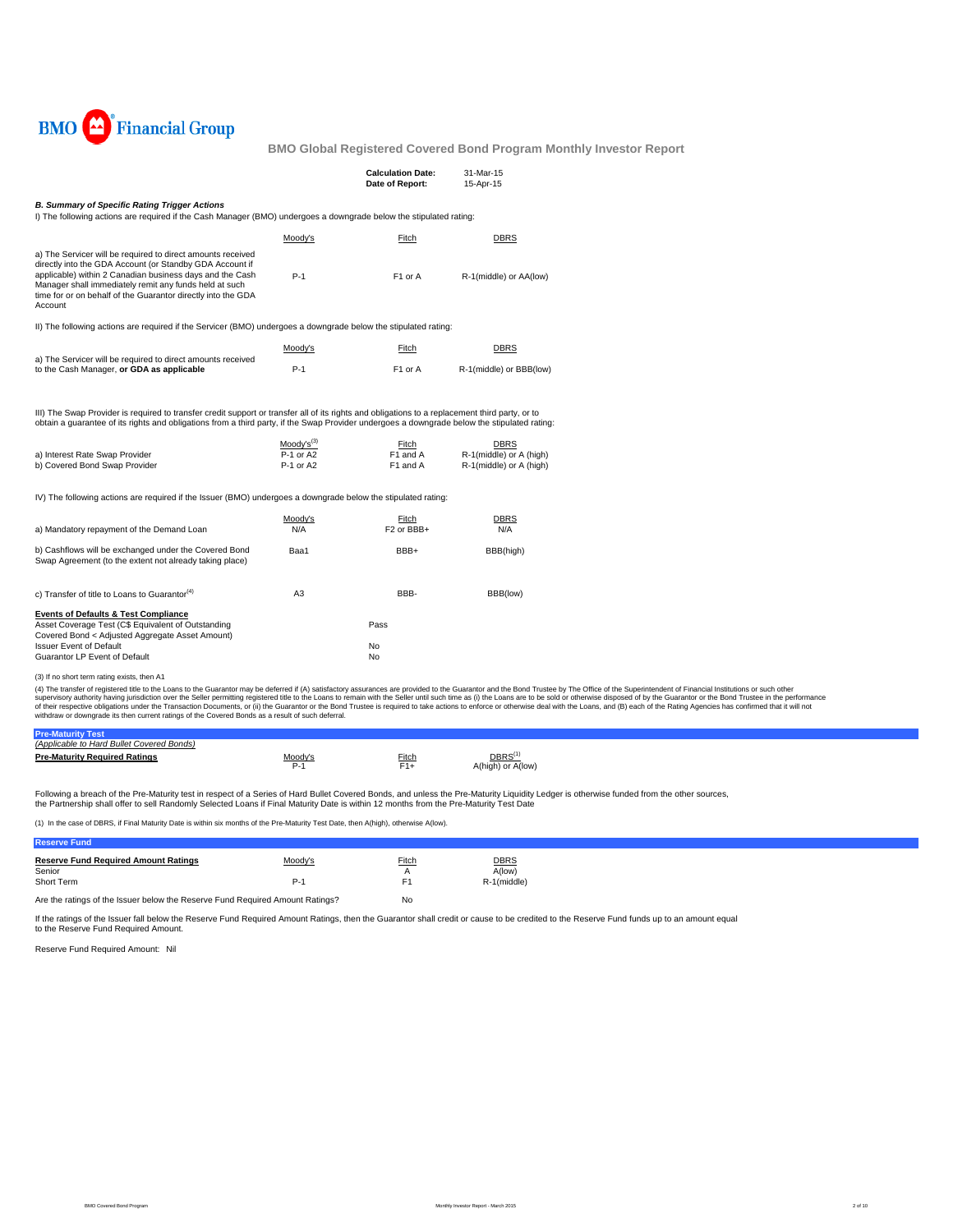

|                                                                                                                                                        | <b>Calculation Date:</b><br>Date of Report: | 31-Mar-15<br>15-Apr-15            |        |               |
|--------------------------------------------------------------------------------------------------------------------------------------------------------|---------------------------------------------|-----------------------------------|--------|---------------|
| <b>Asset Coverage Test</b>                                                                                                                             |                                             |                                   |        |               |
| C\$ Equivalent of Outstanding Covered Bonds                                                                                                            | 4,199,025,000                               |                                   |        |               |
| $A^{(1)}$ = Lesser of (i) Sum of LTV adjusted outstanding principal balance and (ii)<br>Sum of Asset percentage adjusted outstanding principal balance | \$<br>5,057,121,668                         |                                   | A (i)  | 5,408,686,276 |
| $B =$ Principal receipts not applied                                                                                                                   |                                             |                                   | A (ii) | 5,057,121,668 |
| $C =$ Cash capital contributions<br>$D =$ Substitution assets                                                                                          |                                             | Asset Percentage<br>Maximum Asset | 93.5%  |               |
| $E =$ (i) Reserve fund balance<br>(ii) Pre - Maturity liquidity ledger balance                                                                         |                                             | Percentage                        | 95.0%  |               |
| $F =$ Negative carry factor calculation                                                                                                                |                                             |                                   |        |               |
| Total: $A + B + C + D + E - F$                                                                                                                         | 5,057,121,668                               |                                   |        |               |
| $\sim$ $\sim$ $\sim$ $\sim$ $\sim$ $\sim$ $\sim$ $\sim$                                                                                                | $\sim$ $\sim$                               |                                   |        |               |

Asset Coverage Test Pass/Fail<br>(1) Market Value as determined by adjusting, not less than quarterly, the Original Market Value utilizing the Indexation Methodology (see Appendix for details) for subsequent price development

| <b>Valuation Calculation</b>                                                                                                                                                                                                 |               |        |               |
|------------------------------------------------------------------------------------------------------------------------------------------------------------------------------------------------------------------------------|---------------|--------|---------------|
| <b>Trading Value of Covered Bonds</b>                                                                                                                                                                                        | 4,257,482,999 |        |               |
| A = Lesser of i) Present value of outstanding loan balance of Performing<br>Eligible Loans <sup>(1)</sup> and ii) 80% of Market Value <sup>(2)</sup> of properties securing<br>Performing Eligible Loans, net of adjustments | 5.463.011.090 | A (i)  | 5.463.011.090 |
| $B =$ Principal receipts up to calculation date not otherwise applied                                                                                                                                                        |               | A (ii) | 9.497.955.693 |
| $C =$ Cash capital contributions                                                                                                                                                                                             |               |        |               |
| D = Trading Value of any Substitute Assets                                                                                                                                                                                   |               |        |               |
| $E =$ (i) Reserve Fund Balance, if applicable                                                                                                                                                                                |               |        |               |
| (ii) Pre - Maturity liquidity ledger balance                                                                                                                                                                                 |               |        |               |
| F = Trading Value of Swap Collateral                                                                                                                                                                                         |               |        |               |
| Total: $A + B + C + D + E + F$                                                                                                                                                                                               | 5.463.011.090 |        |               |

(1) Present value of expected future cash flows of Loans using current market interest rates offered to BMO clients. The effective weighted average rate used for discounting is 2.56%<br>(2) Market Value as determined by adjus

| <b>Intercompany Loan Balance</b>             |                          |                                     |                        |  |
|----------------------------------------------|--------------------------|-------------------------------------|------------------------|--|
| Guarantee Loan                               |                          | 4,494,097,797<br>S                  |                        |  |
| Demand Loan                                  |                          | 1,110,324,000                       |                        |  |
| Total                                        |                          | \$<br>5,604,421,797                 |                        |  |
| <b>Cover Pool Losses</b>                     |                          |                                     |                        |  |
| Period end                                   | <b>Write Off Amounts</b> | <b>Loss Percentage (Annualized)</b> |                        |  |
| March 31, 2015                               | \$0                      | 0.00%                               |                        |  |
| <b>Cover Pool Flow of Funds</b>              |                          |                                     |                        |  |
|                                              | <b>Current Month</b>     | Previous Month                      |                        |  |
| <b>Cash Inflows</b>                          |                          |                                     |                        |  |
| Principal receipts                           | 204,942,155              | 169,558,657                         |                        |  |
| Proceeds for sale of Loans                   |                          |                                     |                        |  |
| <b>Revenue Receipts</b>                      | 15,514,046               | 13,738,966                          |                        |  |
| <b>Swap Receipts</b>                         |                          | 5,014,311                           |                        |  |
| Cash Capital Contribution                    |                          | ٠                                   |                        |  |
| Advances of Intercompany Loans               |                          |                                     |                        |  |
| Guarantee Fee                                |                          | ٠                                   |                        |  |
| <b>Cash Outflows</b>                         |                          |                                     |                        |  |
| Swap Payment                                 | (1,045,480)              |                                     |                        |  |
| Intercompany Loan interest                   | (6,796,583)              | (9,259,961)                         |                        |  |
| Intercompany Loan principal                  | (171, 408, 000)          | (163, 700, 903)                     |                        |  |
| Intercompany Loan repayment                  |                          |                                     |                        |  |
| Mortgage Top-up Settlement                   |                          |                                     |                        |  |
| Misc Partnership Expenses                    | (34, 543)                | (54)                                |                        |  |
| Profit Distribution to Partners              |                          |                                     |                        |  |
| Net inflows/(outflows)                       | 41,171,594               | 15,351,016                          |                        |  |
| <b>Cover Pool - Summary Statistics</b>       |                          |                                     |                        |  |
| Asset Type                                   |                          | Mortgages                           |                        |  |
| Previous Month Ending Balance                |                          | 5,610,891,760                       |                        |  |
| Aggregate Outstanding Balance                |                          | \$<br>5,414,164,916                 |                        |  |
| Number of Loans                              |                          | 27,937                              |                        |  |
| Average Loan Size                            |                          | 193,799<br>\$                       |                        |  |
| Number of Primary Borrowers                  |                          | 27,301                              |                        |  |
| Number of Properties                         |                          | 27,937                              |                        |  |
|                                              |                          | Original <sup>(2)</sup>             | Indexed <sup>(1)</sup> |  |
| Weighted Average Current Loan to Value (LTV) |                          | 61.37%                              | 54.74%                 |  |
| Weighted Average Authorized LTV              |                          | 70.02%                              | 62.20%                 |  |

Weighted Average Original LTV<br>
Weighted Average Seasoning<br>
23.74 (Months) Weighted Average Seasoning<br>Weighted Average Coupon 3.08%<br>Weighted Average Original Term 3.08% 3.08% 2.881 (Months)<br>Weighted Average Remaining Term 3.22.87 (Months) Substitution Assets Nil

(1) Value as determined by adjusting, not less than quarterly, the Original Market Value utilizing the Indexation Methodology (see Appendix for details) for subsequent price developments. (2) Value as most recently determined or assessed in accordance with the underwriting policies (whether upon origination or renewal of the Eligible Loan or subsequently thereto).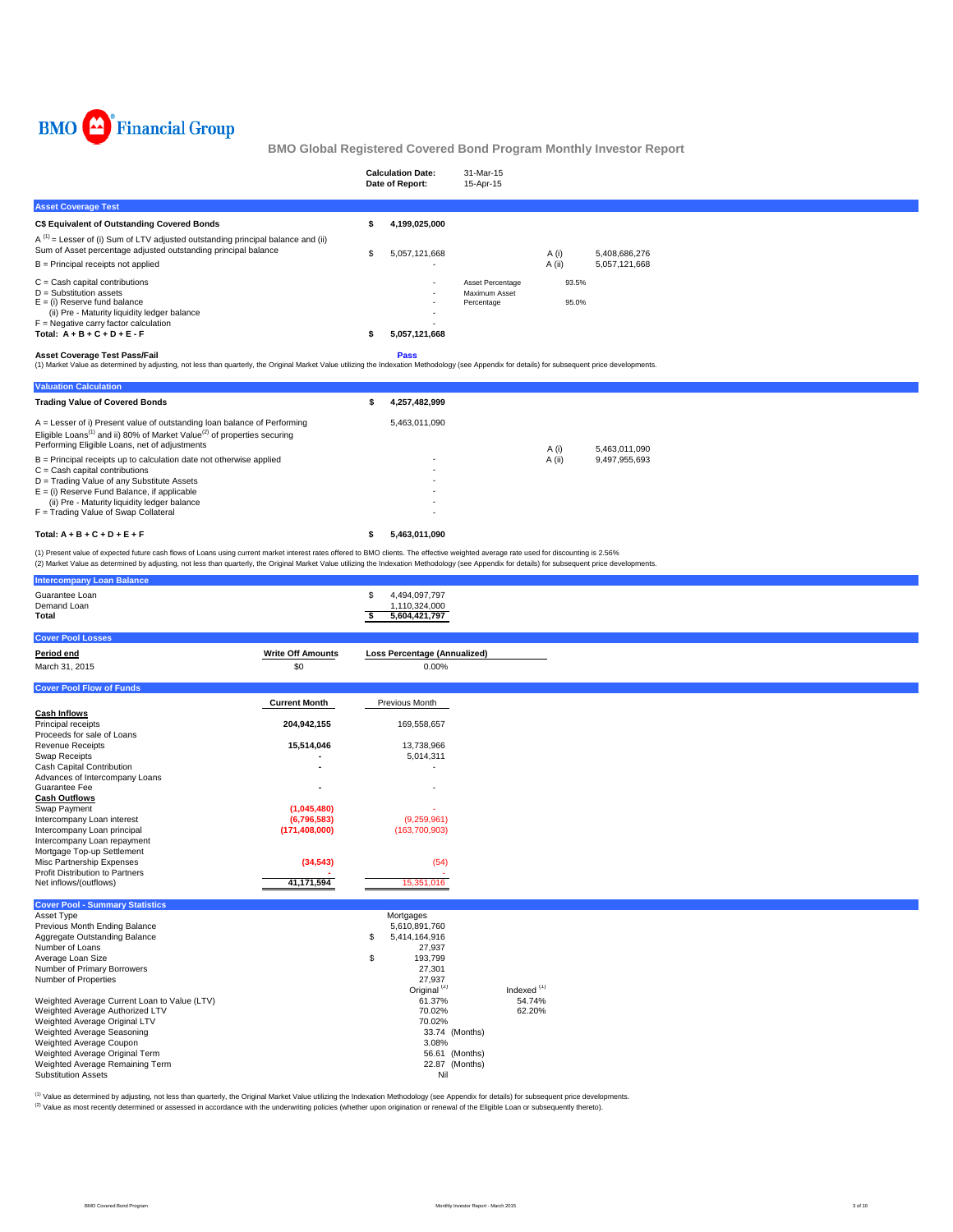

|                                                      | <b>Calculation Date:</b><br>Date of Report: | 31-Mar-15<br>15-Apr-15 |                                                 |                     |  |
|------------------------------------------------------|---------------------------------------------|------------------------|-------------------------------------------------|---------------------|--|
| <b>Cover Pool - Delinquency Distribution</b>         |                                             |                        |                                                 |                     |  |
| <b>Aging Summary</b>                                 | Number of Loans                             | Percentage             | <b>Principal Balance</b>                        | Percentage          |  |
| Current and less than 30 days past due               | 27,854                                      | 99.70                  | \$<br>5,398,273,134                             | 99.71               |  |
| 30 - 59 days past due                                | 42                                          | 0.15                   | \$<br>7,796,327                                 | 0.14                |  |
| 60 - 89 days past due                                | 15                                          | 0.05                   | \$<br>2,616,814                                 | 0.05                |  |
| 90 or more days past due                             | 26                                          | 0.09                   | \$<br>5,478,641                                 | 0.10                |  |
| <b>Grand Total</b>                                   | 27,937                                      | 100.00                 | \$<br>5,414,164,916                             | 100.00              |  |
| <b>Cover Pool - Provincial Distribution</b>          |                                             |                        |                                                 |                     |  |
|                                                      |                                             |                        |                                                 |                     |  |
| Province<br>Alberta                                  | Number of Loans<br>3,234                    | Percentage<br>11.58    | <b>Principal Balance</b><br>\$<br>715,180,248   | Percentage<br>13.21 |  |
| <b>British Columbia</b>                              | 3,128                                       | 11.20                  | \$<br>747,033,382                               | 13.80               |  |
| Manitoba                                             | 498                                         | 1.78                   | \$<br>75,407,872                                | 1.39                |  |
| New Brunswick                                        | 569                                         | 2.04                   | \$<br>65,143,630                                | 1.20                |  |
| Newfoundland                                         | 713                                         | 2.55                   | \$<br>107,147,647                               | 1.98                |  |
| Northwest Territories & Nunavut                      |                                             |                        | \$                                              |                     |  |
| Nova Scotia                                          | 1,003                                       | 3.59                   | \$<br>155,239,266                               | 2.87                |  |
| Ontario                                              | 11,892                                      | 42.57                  | \$<br>2,396,869,869                             | 44.27               |  |
| Prince Edward Island                                 | 180                                         | 0.64                   | \$<br>23,842,536                                | 0.44                |  |
| Quebec                                               | 6,160                                       | 22.05                  | \$<br>1,032,351,341                             | 19.07               |  |
| Saskatchewan                                         | 560                                         | 2.00                   | \$<br>95,949,128                                | 1.77                |  |
| <b>Yukon Territories</b>                             |                                             |                        | -S                                              |                     |  |
| <b>Grand Total</b>                                   | 27,937                                      | 100.00                 | 5,414,164,916<br>\$                             | 100.00              |  |
| <b>Cover Pool - Credit Score Distribution</b>        |                                             |                        |                                                 |                     |  |
| <b>Credit Score</b>                                  | <b>Number of Loans</b>                      | Percentage             | <b>Principal Balance</b>                        | Percentage          |  |
| Less than 600 or Unavailable                         | 627                                         | 2.24                   | \$<br>108,174,362                               | 2.00                |  |
| $600 - 650$                                          | 1,012                                       | 3.62                   | \$<br>214,661,862                               | 3.96                |  |
| 651 - 700                                            | 2,957                                       | 10.58                  | \$<br>638,226,289                               | 11.79               |  |
| 701 - 750                                            | 6,182                                       | 22.13                  | \$<br>1,327,681,667                             | 24.52               |  |
| 751 - 800                                            | 11,253                                      | 40.28                  | \$<br>2,183,319,017                             | 40.33               |  |
|                                                      |                                             |                        |                                                 |                     |  |
| 801 and Above                                        | 5,906                                       | 21.14                  | \$<br>942,101,720                               | 17.40               |  |
| <b>Grand Total</b>                                   | 27,937                                      | 100.00                 | \$<br>5,414,164,916                             | 100.00              |  |
|                                                      |                                             |                        |                                                 |                     |  |
| <b>Cover Pool - Rate Type Distribution</b>           |                                             |                        |                                                 |                     |  |
| <b>Rate Type</b>                                     | <b>Number of Loans</b>                      | Percentage             | <b>Principal Balance</b>                        | Percentage          |  |
| Fixed                                                | 25,294                                      | 90.54                  | \$<br>4,811,251,997                             | 88.86               |  |
| Variable<br><b>Grand Total</b>                       | 2,643<br>27,937                             | 9.46<br>100.00         | 602,912,920<br>\$<br>\$                         | 11.14<br>100.00     |  |
|                                                      |                                             |                        | 5,414,164,916                                   |                     |  |
| <b>Cover Pool - Mortgage Asset Type Distribution</b> |                                             |                        |                                                 |                     |  |
| <b>Mortgage Asset Type</b>                           | Number of Loans                             | Percentage             | <b>Principal Balance</b>                        | Percentage          |  |
| <b>Conventional Amortizing Mortgages</b>             | 27,937                                      | 100.00                 | 5,414,164,917                                   | 100.00              |  |
| <b>Grand Total</b>                                   | 27,937                                      | 100.00                 | $\overline{\mathcal{S}}$<br>\$<br>5,414,164,916 | 100.00              |  |
| <b>Cover Pool - Occupancy Type Distribution</b>      |                                             |                        |                                                 |                     |  |
|                                                      |                                             |                        |                                                 |                     |  |
| <b>Occupancy Type</b>                                | Number of Loans                             | Percentage             | <b>Principal Balance</b>                        | Percentage          |  |
| Owner Occupied                                       | 23,245                                      | 83.21                  | \$<br>4,396,252,686                             | 81.20               |  |
| Non-Owner Occupied                                   | 4,692                                       | 16.79                  | \$<br>1,017,912,231                             | 18.80               |  |
| <b>Grand Total</b>                                   | 27,937                                      | 100.00                 | \$<br>5,414,164,916                             | 100.00              |  |
| <b>Cover Pool - Mortgage Rate Distribution</b>       |                                             |                        |                                                 |                     |  |
|                                                      |                                             |                        |                                                 |                     |  |
| Mortgage Rate (%)                                    | Number of Loans                             | Percentage             | <b>Principal Balance</b>                        | Percentage          |  |
| Less than 1.00                                       |                                             |                        | \$                                              |                     |  |
| $1.00 - 3.99$                                        | 27,024                                      | 96.73                  | \$<br>5,294,770,989                             | 97.79               |  |
| $4.00 - 4.49$                                        | 671                                         | 2.40                   | \$<br>87,280,815                                | 1.61                |  |
| $4.50 - 4.99$                                        | 182                                         | 0.65                   | \$<br>23,519,206                                | 0.43                |  |
| $5.00 - 5.49$<br>$5.50 - 5.99$                       | 48<br>12                                    | 0.17                   | \$<br>7,411,236                                 | 0.14<br>0.02        |  |
| $6.00 - 6.49$                                        |                                             | 0.04                   | \$<br>1,182,671                                 |                     |  |
| $6.50 - 6.99$                                        |                                             |                        | \$<br>\$                                        |                     |  |
| $7.00 - 7.49$                                        |                                             |                        | \$                                              |                     |  |
| $7.50 - 7.99$                                        |                                             |                        | \$                                              |                     |  |
| 8.00 and Above<br><b>Grand Total</b>                 | 27,937                                      | 100.00                 | -S<br>\$<br>5,414,164,916                       | 100.00              |  |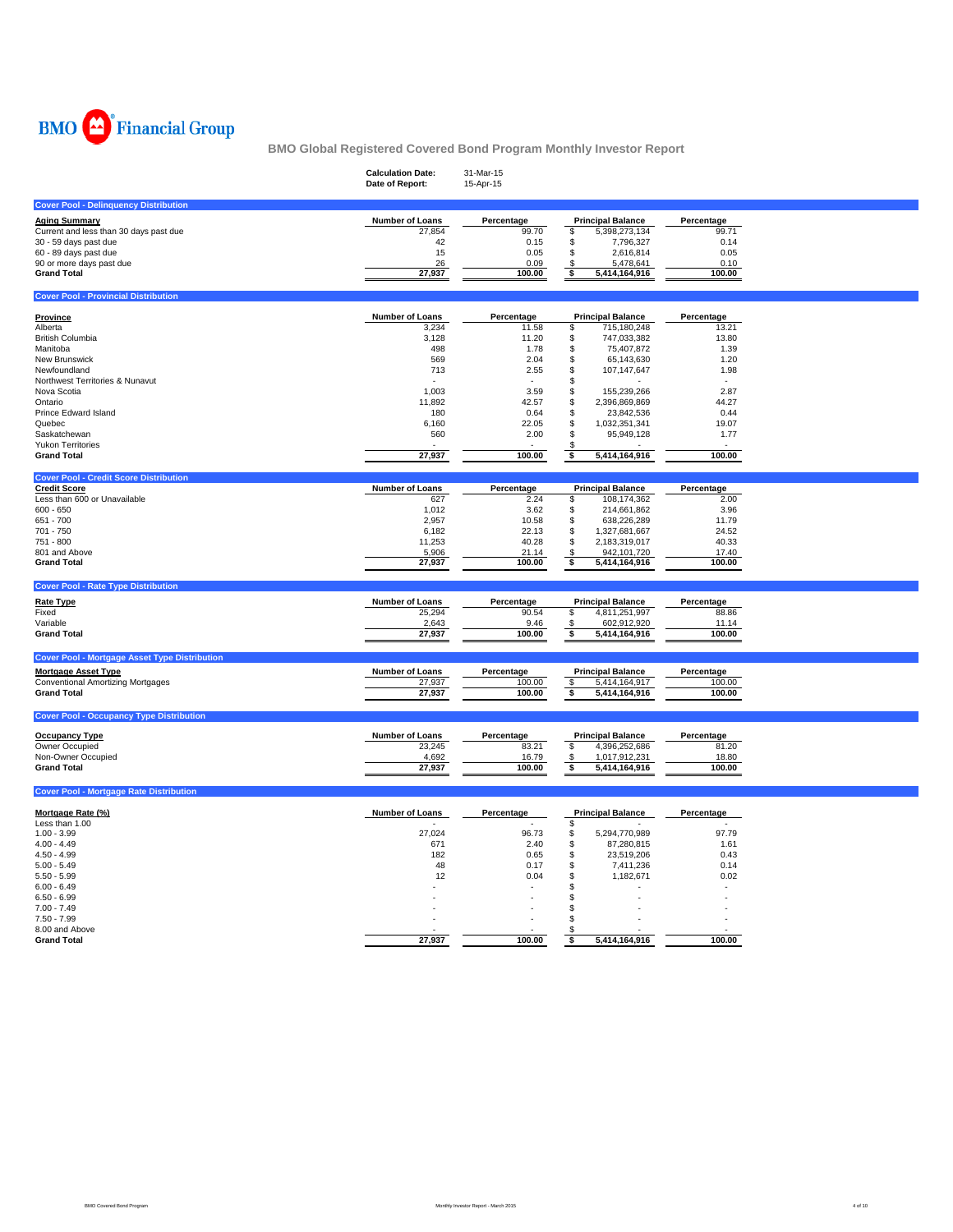

|                                           | <b>Calculation Date:</b><br>Date of Report: | 31-Mar-15<br>15-Apr-15   |                          |            |
|-------------------------------------------|---------------------------------------------|--------------------------|--------------------------|------------|
| Cover Pool - Indexed LTV Distribution (1) |                                             |                          |                          |            |
| Indexed LTV (%)                           | <b>Number of Loans</b>                      | Percentage               | <b>Principal Balance</b> | Percentage |
| 20.00 and Below                           | 3,306                                       | 11.83                    | 209,302,969              | 3.87       |
| $20.01 - 25.00$                           | 1,391                                       | 4.98                     | 149,859,718              | 2.77       |
| $25.01 - 30.00$                           | 1,532                                       | 5.48                     | 200,684,240              | 3.71       |
| $30.01 - 35.00$                           | 1,640                                       | 5.87                     | 244.000.672              | 4.51       |
| $35.01 - 40.00$                           | 1,487                                       | 5.32                     | 241,847,646              | 4.47       |
| $40.01 - 45.00$                           | 1,613                                       | 5.77                     | 294,720,349              | 5.44       |
| $45.01 - 50.00$                           | 1,682                                       | 6.02                     | 350,449,346              | 6.47       |
| $50.01 - 55.00$                           | 1,858                                       | 6.65                     | 424,034,726              | 7.83       |
| $55.01 - 60.00$                           | 2,297                                       | 8.22                     | 562,982,914              | 10.40      |
| $60.01 - 65.00$                           | 3,397                                       | 12.16                    | 877,377,568              | 16.21      |
| 65.01 - 70.00                             | 5,476                                       | 19.60                    | 1,311,657,346            | 24.23      |
| 70.01 - 75.00                             | 1,834                                       | 6.56                     | 438,023,749              | 8.09       |
| 75.01 - 80.00                             | 424                                         | 1.52                     | 109,223,673              | 2.02       |
| 80.01 and Above                           |                                             | $\overline{\phantom{a}}$ |                          |            |
| <b>Grand Total</b>                        | 27,937                                      | 100.00                   | 5,414,164,916            | 100.00     |

<sup>(1)</sup> Value as determined by adjusting, not less than quarterly, the Original Market Value utilizing the Indexation Methodology (see Appendix for details) for subsequent price developments.

| <b>Cover Pool - Remaining Term Distribution</b> |                        |                          |   |                          |                          |
|-------------------------------------------------|------------------------|--------------------------|---|--------------------------|--------------------------|
| <b>Months to Maturity</b>                       | <b>Number of Loans</b> | Percentage               |   | <b>Principal Balance</b> | Percentage               |
| Less than 12                                    | 6.835                  | 24.47                    |   | 1,162,386,449            | 21.47                    |
| $12 - 17$                                       | 2,424                  | 8.68                     | э | 480.656.732              | 8.88                     |
| $18 - 24$                                       | 2,775                  | 9.93                     |   | 496,037,024              | 9.16                     |
| $25 - 30$                                       | 8,671                  | 31.04                    | S | 1.797.086.407            | 33.19                    |
| $31 - 36$                                       | 6.842                  | 24.49                    |   | 1,414,891,498            | 26.13                    |
| $37 - 42$                                       | 390                    | 1.40                     |   | 63,106,807               | 1.17                     |
| $43 - 48$                                       |                        |                          |   |                          |                          |
| $49 - 54$                                       | ۰                      | $\overline{\phantom{a}}$ |   |                          | $\overline{\phantom{a}}$ |
| $55 - 60$                                       |                        |                          |   | $\sim$                   |                          |
| $61 - 63$                                       |                        | $\overline{\phantom{a}}$ |   | $\sim$                   | $\overline{\phantom{a}}$ |
| 72 and Above                                    |                        |                          |   |                          |                          |
| <b>Grand Total</b>                              | 27.937                 | 100.00                   |   | 5.414.164.916            | 100.00                   |

| <b>Cover Pool - Remaining Principal Balance Distribution</b> |                        |            |   |                          |            |
|--------------------------------------------------------------|------------------------|------------|---|--------------------------|------------|
| <b>Remaining Principal Balance (C\$)</b>                     | <b>Number of Loans</b> | Percentage |   | <b>Principal Balance</b> | Percentage |
| 99,999 and Below                                             | 7,018                  | 25.12      |   | 441.093.297              | 8.15       |
| 100,000 - 199,999                                            | 10.511                 | 37.62      | S | 1,564,389,209            | 28.89      |
| 200.000 - 299.999                                            | 6,202                  | 22.20      | S | 1.511.478.428            | 27.92      |
| 300.000 - 399.999                                            | 2,364                  | 8.46       |   | 805.993.586              | 14.89      |
| 400.000 - 499.999                                            | 922                    | 3.30       |   | 409.227.337              | 7.56       |
| 500.000 - 599.999                                            | 420                    | 1.50       | s | 227,854,895              | 4.21       |
| 600.000 - 699.999                                            | 169                    | 0.60       |   | 108.698.671              | 2.01       |
| 700.000 - 799.999                                            | 111                    | 0.40       |   | 82.549.572               | 1.52       |
| 800.000 - 899.999                                            | 57                     | 0.20       |   | 48.638.347               | 0.90       |
| $900.000 - 999.999$                                          | 33                     | 0.12       |   | 30.882.471               | 0.57       |
| 1.000.000 - 1.499.999                                        | 90                     | 0.32       | S | 106.502.086              | 1.97       |
| 1.500.000 - 2.000.000                                        | 27                     | 0.10       |   | 46.193.575               | 0.85       |
| 2.000.000 - 3.000.000                                        | 13                     | 0.05       |   | 30.663.444               | 0.57       |
| 3,000,000 and Above                                          |                        |            |   |                          |            |
|                                                              | 27.937                 | 100.00     |   | 5.414.164.916            | 100.00     |

| <b>Cover Pool - Property Type Distribution</b> |                 |            |                          |            |
|------------------------------------------------|-----------------|------------|--------------------------|------------|
| <b>Property Type</b>                           | Number of Loans | Percentage | <b>Principal Balance</b> | Percentage |
| Condominium                                    | 4,518           | 16.17      | 775.513.200              | 14.32      |
| Multi-Residential                              | 1.555           | 5.57       | 362.354.856              | 6.69       |
| Single Family                                  | 20.196          | 72.29      | 3.964.516.365            | 73.22      |
| Townhouse                                      | 1,668           | 5.97       | 311.780.496              | 5.76       |
| <b>Grand Total</b>                             | 27,937          | 100.00     | 5.414.164.916            | 100.00     |

*Note: Percentages and totals in the above tables may not add exactly due to rounding.*

|          |                 |    |                                                     |                           | <b>Aging Summary</b>      |                             |                  |
|----------|-----------------|----|-----------------------------------------------------|---------------------------|---------------------------|-----------------------------|------------------|
| Province | Indexed LTV (%) |    | <b>Current and</b><br>less than 30<br>days past due | 30 to 59<br>days past due | 60 to 89<br>days past due | 90 or more<br>days past due | Total            |
| Alberta  | 20.00 and Below | \$ | 23,273,395                                          |                           |                           |                             | \$<br>23,273,396 |
|          | $20.01 - 25$    |    | 17.286.662                                          |                           |                           |                             | 17,286,662       |
|          | $25.01 - 30$    | ж  | 21.081.946                                          | 85.427                    |                           |                             | 21, 167, 373     |
|          | $30.01 - 35$    |    | 27.158.033                                          |                           |                           |                             | 27,158,033       |
|          | $35.01 - 40$    |    | 30,672,571                                          |                           |                           |                             | 30,672,571       |
|          | $40.01 - 45$    |    | 37,186,814                                          |                           |                           |                             | 37,186,814       |
|          | $45.01 - 50$    |    | 50,956,708                                          | 150,610                   |                           |                             | 51,107,318       |
|          | $50.01 - 55$    |    | 57,697,586                                          |                           |                           |                             | 57,697,586       |
|          | $55.01 - 60$    |    | 89,061,624                                          |                           | 139,879                   | 550,308                     | 89,751,811       |
|          | $60.01 - 65$    |    | 152,986,941                                         |                           |                           |                             | 152,986,941      |
|          | $65.01 - 70$    |    | 189,383,198                                         | 238,928                   |                           |                             | 189,622,126      |
|          | $70.01 - 75$    |    | 17,269,614                                          |                           |                           |                             | 17,269,614       |
|          | 75.01 - 80      |    |                                                     | $\sim$                    |                           |                             |                  |
|          | 80.01 and Above |    |                                                     |                           |                           |                             |                  |
|          |                 |    | 714,015,094                                         | 474.966                   | 139.879                   | 550.308                     | 715,180,248      |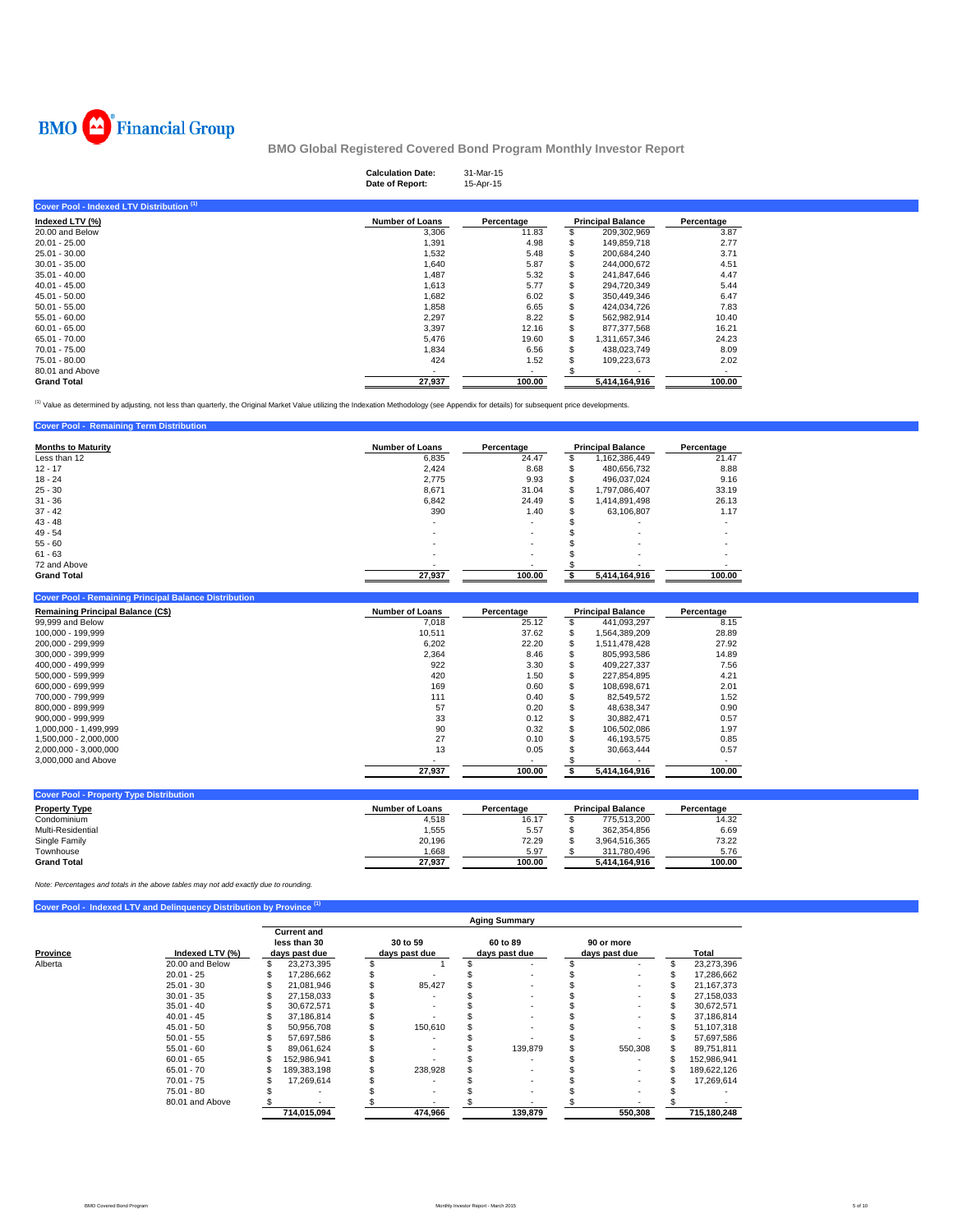

**Calculation Date:** 31-Mar-15 **Date of Report:** 15-Apr-15

|                                            |                                    |                                    |                     | <b>Aging Summary</b> |                               |                                    |
|--------------------------------------------|------------------------------------|------------------------------------|---------------------|----------------------|-------------------------------|------------------------------------|
|                                            |                                    | <b>Current and</b>                 |                     |                      |                               |                                    |
|                                            |                                    | less than 30                       | 30 to 59            | 60 to 89             | 90 or more                    |                                    |
| <b>Province</b><br><b>British Columbia</b> | Indexed LTV (%)<br>20.00 and Below | days past due<br>\$<br>41,753,401  | days past due<br>\$ | days past due<br>\$  | days past due<br>\$<br>77,829 | Total<br>\$<br>41,831,229          |
|                                            | $20.01 - 25$                       | \$<br>27, 157, 534                 | \$                  | \$                   | \$                            | \$<br>27, 157, 534                 |
|                                            | $25.01 - 30$                       | \$<br>34,665,155                   | \$                  | \$                   | \$                            | \$<br>34,665,155                   |
|                                            | $30.01 - 35$                       | \$<br>39,712,886                   | \$<br>463,361       | \$                   | \$                            | \$<br>40,176,247                   |
|                                            | $35.01 - 40$                       | \$<br>37,767,498                   | \$<br>165,601       | \$                   | \$<br>127,578                 | \$<br>38,060,678                   |
|                                            | $40.01 - 45$                       | \$<br>47,124,470                   | \$<br>237,445       | \$                   | \$                            | \$<br>47,361,915                   |
|                                            | $45.01 - 50$                       | \$<br>60,973,686                   | \$                  | \$                   | \$                            | \$<br>60,973,686                   |
|                                            | $50.01 - 55$                       | \$<br>70,137,566                   | \$                  | \$                   | \$                            | \$<br>70,137,566                   |
|                                            | $55.01 - 60$                       | \$<br>70,507,702                   | \$<br>481,818       | \$                   | \$                            | \$<br>70,989,520                   |
|                                            | $60.01 - 65$                       | \$<br>106,184,717                  | \$                  | \$                   | \$                            | \$<br>106,184,717                  |
|                                            | $65.01 - 70$                       | \$<br>171,372,408                  | \$<br>359,441       | \$                   | \$<br>512,169                 | \$<br>172,244,019                  |
|                                            | $70.01 - 75$                       | \$<br>31,358,175                   | \$                  | \$<br>272,324        | \$                            | \$<br>31,630,499                   |
|                                            | $75.01 - 80$                       | \$<br>5,620,617                    | \$                  | \$                   | \$                            | \$<br>5,620,617                    |
|                                            | 80.01 and Above                    | \$                                 | \$                  | \$                   | \$                            | \$                                 |
|                                            |                                    | 744,335,816                        | 1,707,666           | 272,324              | 717,576                       | 747,033,382                        |
|                                            |                                    |                                    |                     |                      |                               |                                    |
|                                            |                                    | <b>Current and</b>                 |                     | <b>Aging Summary</b> |                               |                                    |
|                                            |                                    | less than 30                       | 30 to 59            | 60 to 89             | 90 or more                    |                                    |
| <b>Province</b>                            | Indexed LTV (%)                    | days past due                      | days past due       | days past due        | days past due                 | <b>Total</b>                       |
| Manitoba                                   | 20.00 and Below                    | \$<br>2,452,243                    | \$                  | \$                   | \$                            | \$<br>2,452,243                    |
|                                            | $20.01 - 25$                       | \$<br>2,252,867                    | \$                  | \$                   | \$                            | \$<br>2,252,867                    |
|                                            | $25.01 - 30$                       | \$<br>2,958,365                    | \$                  | \$                   | \$                            | \$<br>2,958,365                    |
|                                            | $30.01 - 35$                       | \$<br>2,114,563                    | \$                  | \$                   | \$                            | \$<br>2,114,563                    |
|                                            | $35.01 - 40$                       | \$<br>2,619,644                    | \$                  | \$                   | \$                            | \$<br>2,619,644                    |
|                                            | $40.01 - 45$                       | \$<br>3,567,010                    | \$                  | \$                   | \$                            | \$<br>3,567,010                    |
|                                            | $45.01 - 50$                       | \$<br>3,717,515                    | \$                  | \$                   | \$                            | \$<br>3,717,515                    |
|                                            | $50.01 - 55$                       | \$<br>6,894,955                    | \$                  | \$                   | \$                            | \$<br>6,894,955                    |
|                                            | $55.01 - 60$                       | \$<br>6,116,641                    | \$                  | \$                   | \$                            | \$<br>6,116,641                    |
|                                            | $60.01 - 65$                       | \$<br>7,761,098                    | \$                  | \$                   | \$                            | \$<br>7,761,098                    |
|                                            | $65.01 - 70$                       | \$<br>14,056,092                   | \$                  | S                    | \$                            | \$<br>14,056,092                   |
|                                            | $70.01 - 75$                       | \$<br>20,220,340                   | \$                  | \$                   | \$<br>177,185                 | \$<br>20,397,525                   |
|                                            | $75.01 - 80$                       | \$<br>499,354                      | \$                  | \$                   | \$                            | \$<br>499,354                      |
|                                            | 80.01 and Above                    | \$                                 | \$                  | \$                   | \$                            | \$                                 |
|                                            |                                    | 75,230,687                         | $\blacksquare$      |                      | 177,185                       | 75,407,872                         |
|                                            |                                    |                                    |                     |                      |                               |                                    |
|                                            |                                    |                                    |                     |                      |                               |                                    |
|                                            |                                    |                                    |                     | <b>Aging Summary</b> |                               |                                    |
|                                            |                                    | <b>Current and</b>                 |                     |                      |                               |                                    |
|                                            |                                    | less than 30                       | 30 to 59            | 60 to 89             | 90 or more                    |                                    |
| Province                                   | Indexed LTV (%)                    | days past due                      | days past due       | days past due        | days past due                 | Total                              |
| New Brunswick                              | 20.00 and Below                    | \$<br>2,510,085                    | \$                  | \$                   | \$                            | \$<br>2,510,085                    |
|                                            | $20.01 - 25$                       | \$<br>1,225,956                    | \$                  | \$                   | \$                            | \$<br>1,225,956                    |
|                                            | $25.01 - 30$                       | \$<br>1,878,836                    | \$                  | \$                   | \$                            | \$<br>1,878,836                    |
|                                            | $30.01 - 35$                       | \$<br>2,174,746                    | \$                  | \$<br>67,253         | \$<br>48,614                  | \$<br>2,290,612                    |
|                                            | $35.01 - 40$                       | \$<br>3,248,600                    | \$                  | \$                   | \$                            | \$<br>3,248,600                    |
|                                            | $40.01 - 45$<br>$45.01 - 50$       | \$<br>3,335,316<br>3,512,152       | \$<br>42,449<br>\$  | \$<br>\$             | \$<br>\$                      | \$<br>3,377,765<br>\$<br>3,512,152 |
|                                            | $50.01 - 55$                       | \$<br>\$<br>3,967,864              | \$                  | \$                   | \$                            | \$<br>3,967,864                    |
|                                            | $55.01 - 60$                       | \$<br>5,370,197                    | \$                  | \$                   | \$                            | \$<br>5,370,197                    |
|                                            | $60.01 - 65$                       | \$<br>13,521,924                   | \$                  | \$                   | \$                            | \$<br>13,521,924                   |
|                                            | $65.01 - 70$                       | \$<br>22,953,293                   | \$                  | S                    | \$                            | \$<br>22,953,293                   |
|                                            | $70.01 - 75$                       | \$<br>1,137,251                    | \$                  | \$                   | \$<br>149,093                 | \$<br>1,286,344                    |
|                                            | 75.01 - 80                         | \$                                 | \$                  | \$                   | \$                            | \$                                 |
|                                            | 80.01 and Above                    | \$                                 | \$                  | \$                   | \$                            | \$                                 |
|                                            |                                    | 64,836,220                         | 42,449              | 67,253               | 197,708                       | 65,143,630                         |
|                                            |                                    |                                    |                     |                      |                               |                                    |
|                                            |                                    |                                    |                     | <b>Aging Summary</b> |                               |                                    |
|                                            |                                    | <b>Current and</b>                 |                     |                      |                               |                                    |
|                                            |                                    | less than 30                       | 30 to 59            | 60 to 89             | 90 or more                    |                                    |
| <b>Province</b>                            | Indexed LTV (%)                    | days past due                      | days past due       | days past due        | days past due                 | Total                              |
| Newfoundland                               | 20.00 and Below                    | \$<br>1,727,763                    | \$                  | \$                   | S                             | \$<br>1,727,763                    |
|                                            | $20.01 - 25$                       | \$<br>867,831                      | \$                  | S<br>\$              | \$                            | 867,831<br>\$<br>2,740,380         |
|                                            | $25.01 - 30$<br>$30.01 - 35$       | \$<br>2,740,380<br>\$<br>2,877,725 | \$<br>\$            | \$                   | \$<br>\$                      | \$<br>2,877,725<br>\$              |
|                                            | $35.01 - 40$                       | \$<br>2,860,963                    | \$<br>65,366        | \$                   | \$                            | 2,926,329<br>\$                    |
|                                            | $40.01 - 45$                       | \$<br>3,424,745                    | \$                  | \$                   | \$                            | \$<br>3,424,745                    |
|                                            | $45.01 - 50$                       | \$<br>5,168,427                    | \$                  | \$                   | \$                            | 5,168,427<br>\$                    |
|                                            | $50.01 - 55$                       | \$<br>7,592,234                    | \$<br>178,595       | S                    | \$<br>160,417                 | 7,931,247<br>\$                    |
|                                            | $55.01 - 60$                       | \$<br>8,261,801                    | \$                  | S                    | \$                            | \$<br>8,261,801                    |
|                                            | $60.01 - 65$                       | \$<br>13,764,734                   | \$                  | \$.                  | \$                            | \$<br>13,764,734                   |
|                                            | $65.01 - 70$                       | \$<br>52,358,691                   | \$<br>253,955       | \$                   | \$                            | \$<br>52,612,646                   |
|                                            | $70.01 - 75$                       | 4,844,019<br>\$                    | \$                  | \$                   | \$                            | 4,844,019<br>\$                    |
|                                            | 75.01 - 80                         | \$                                 | \$                  | \$                   | \$                            | \$                                 |
|                                            | 80.01 and Above                    | \$<br>106,489,313                  | \$<br>497,916       | \$                   | \$<br>160,417                 | \$<br>107,147,647                  |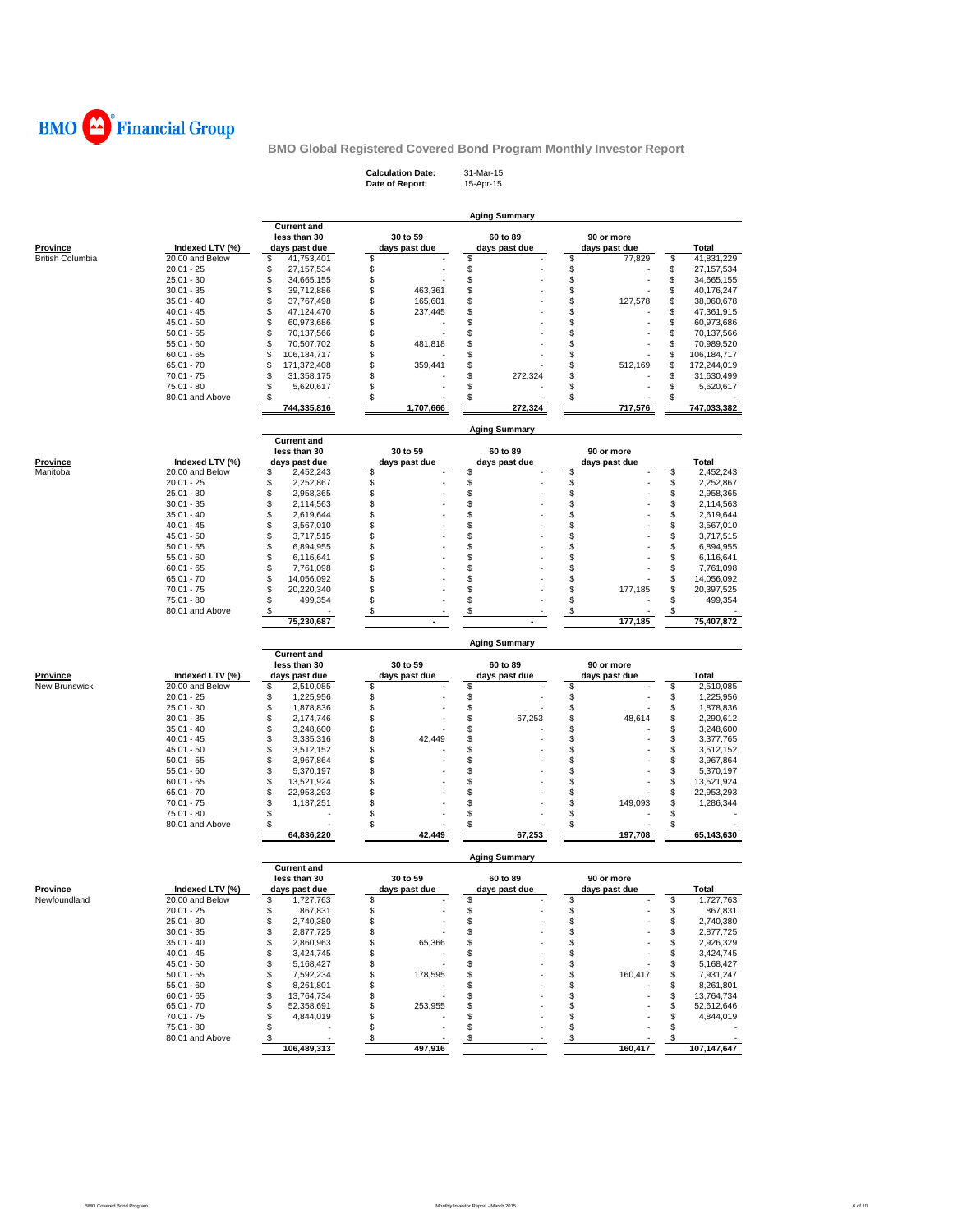

|                       |                                    |                               | <b>Calculation Date:</b><br>Date of Report: | 31-Mar-15<br>15-Apr-15    |                             |                               |
|-----------------------|------------------------------------|-------------------------------|---------------------------------------------|---------------------------|-----------------------------|-------------------------------|
|                       |                                    | <b>Current and</b>            |                                             | <b>Aging Summary</b>      |                             |                               |
| <b>Province</b>       | Indexed LTV (%)                    | less than 30<br>days past due | 30 to 59<br>days past due                   | 60 to 89<br>days past due | 90 or more<br>days past due | Total                         |
| Northwest Territories | 20.00 and Below                    | \$                            | \$                                          | \$                        | \$                          | \$                            |
|                       | $20.01 - 25$                       | \$                            | \$                                          | \$                        | \$                          | \$                            |
|                       | $25.01 - 30$                       | \$                            | \$                                          | \$                        | \$                          | \$                            |
|                       | $30.01 - 35$                       | \$                            | \$                                          | \$                        | \$                          | \$                            |
|                       | $35.01 - 40$                       | \$                            | \$                                          | \$                        | \$                          | \$                            |
|                       | $40.01 - 45$                       | \$                            | \$                                          | \$                        | \$                          | \$                            |
|                       | $45.01 - 50$                       | \$                            | \$<br>\$                                    | S                         | \$                          | \$                            |
|                       | $50.01 - 55$                       | \$<br>\$                      | \$                                          | \$<br>\$                  | \$<br>\$                    | \$<br>\$                      |
|                       | $55.01 - 60$                       | \$                            | \$                                          | \$                        | \$                          | \$                            |
|                       | $60.01 - 65$<br>$65.01 - 70$       | \$                            | \$                                          | S                         | \$                          | \$                            |
|                       | $70.01 - 75$                       | \$                            | \$                                          | \$                        | \$                          | \$                            |
|                       | $75.01 - 80$                       | \$                            | \$                                          | \$                        | \$                          | \$                            |
|                       | 80.01 and Above                    | \$                            | \$                                          | \$                        | \$                          | \$                            |
|                       |                                    | \$<br>$\blacksquare$          | \$<br>$\overline{\phantom{a}}$              | \$                        | \$                          | \$                            |
|                       |                                    |                               |                                             |                           |                             |                               |
|                       |                                    |                               |                                             | <b>Aging Summary</b>      |                             |                               |
|                       |                                    | <b>Current and</b>            |                                             |                           |                             |                               |
|                       |                                    | less than 30                  | 30 to 59                                    | 60 to 89                  | 90 or more                  |                               |
| <b>Province</b>       | Indexed LTV (%)                    | days past due                 | days past due                               | days past due             | days past due               | Total                         |
| Nova Scotia           | 20.00 and Below                    | \$<br>3,571,959               | \$                                          | \$                        | \$                          | \$<br>3,571,959               |
|                       | $20.01 - 25$                       | \$<br>1,896,932               | \$                                          | \$                        | \$                          | \$<br>1,896,932               |
|                       | $25.01 - 30$<br>$30.01 - 35$       | \$<br>5,421,636               | \$                                          | \$                        | \$                          | \$<br>5,421,636               |
|                       |                                    | \$<br>4,233,008               | \$                                          | \$                        | \$                          | \$<br>4,233,008               |
|                       | $35.01 - 40$<br>$40.01 - 45$       | \$<br>5,279,630<br>\$         | \$<br>\$                                    | \$<br>\$                  | \$<br>\$                    | \$<br>5,279,630<br>\$         |
|                       |                                    | 6,994,013<br>\$               | \$                                          | \$                        | \$                          | 6,994,013                     |
|                       | $45.01 - 50$<br>$50.01 - 55$       | 6,488,485<br>\$               | \$                                          | \$                        | \$                          | \$<br>6,488,485<br>\$         |
|                       | $55.01 - 60$                       | 9,283,688<br>\$<br>10,514,032 | \$                                          | \$                        | \$                          | 9,283,688<br>\$<br>10,514,032 |
|                       | $60.01 - 65$                       | \$<br>16,567,827              | \$                                          | \$                        | \$                          | \$<br>16,567,827              |
|                       | $65.01 - 70$                       | \$<br>45,960,252              | \$                                          | \$                        | \$                          | \$<br>45,960,252              |
|                       | $70.01 - 75$                       | \$<br>31,720,302              | \$                                          | \$                        | \$                          | \$<br>31,720,302              |
|                       | 75.01 - 80                         | \$<br>7,307,502               | \$                                          | \$                        | \$                          | \$<br>7,307,502               |
|                       | 80.01 and Above                    | \$                            | \$                                          | \$                        | \$                          | \$                            |
|                       |                                    | 155,239,266                   |                                             |                           |                             | 155,239,266                   |
|                       |                                    |                               |                                             |                           |                             |                               |
|                       |                                    |                               |                                             |                           |                             |                               |
|                       |                                    |                               |                                             | <b>Aging Summary</b>      |                             |                               |
|                       |                                    | <b>Current and</b>            |                                             |                           |                             |                               |
|                       |                                    | less than 30                  | 30 to 59                                    | 60 to 89                  | 90 or more                  |                               |
| Province<br>Nunavut   | Indexed LTV (%)<br>20.00 and Below | days past due<br>\$           | days past due<br>\$                         | days past due<br>\$       | days past due<br>\$         | Total<br>\$                   |
|                       | $20.01 - 25$                       | \$                            | \$                                          |                           | \$                          | \$                            |
|                       | $25.01 - 30$                       | \$                            | \$                                          | \$<br>\$                  | \$                          | \$                            |
|                       | $30.01 - 35$                       | \$                            | \$                                          | \$                        | \$                          | \$                            |
|                       | $35.01 - 40$                       | \$                            | \$                                          | \$                        | \$                          | \$                            |
|                       | $40.01 - 45$                       | \$                            | \$                                          | \$                        | \$                          | \$                            |
|                       | $45.01 - 50$                       | \$                            | \$                                          | \$                        | S                           | \$                            |
|                       | $50.01 - 55$                       | \$                            | \$                                          | S                         | \$                          | \$                            |
|                       | $55.01 - 60$                       | \$                            | \$                                          | S                         | \$                          | \$                            |
|                       | $60.01 - 65$                       | \$                            | \$                                          | \$                        | \$                          | \$                            |
|                       | $65.01 - 70$                       | \$                            | \$                                          | \$                        | \$                          | \$                            |
|                       | $70.01 - 75$                       | \$                            | \$                                          | \$                        | \$                          | \$                            |
|                       | 75.01 - 80                         | \$                            | \$                                          | \$                        | \$                          | \$                            |
|                       | 80.01 and Above                    | \$<br>$\sim$                  | \$<br>$\sim$                                | \$<br>$\blacksquare$      | \$<br>$\blacksquare$        | \$<br>$\sim$                  |
|                       |                                    | \$                            | \$                                          | \$                        | \$                          | \$                            |
|                       |                                    |                               |                                             | <b>Aging Summary</b>      |                             |                               |
|                       |                                    | <b>Current and</b>            |                                             |                           |                             |                               |
|                       |                                    | less than 30                  | 30 to 59                                    | 60 to 89                  | 90 or more                  |                               |
| Province              | Indexed LTV (%)                    | days past due                 | days past due                               | days past due             | days past due               | Total                         |
| Ontario               | 20.00 and Below                    | \$<br>103,421,180             | \$                                          | \$                        | \$<br>1                     | \$<br>103,421,181             |
|                       | $20.01 - 25$                       | \$<br>76,820,407              | \$                                          | \$                        | \$                          | \$<br>76,820,407              |
|                       | $25.01 - 30$                       | \$<br>103,326,807             | \$<br>96,479                                | \$                        | \$                          | 103,423,286<br>\$             |
|                       | $30.01 - 35$                       | \$<br>126,201,284             | \$                                          | \$                        | \$                          | 126,201,284<br>\$             |
|                       | $35.01 - 40$                       | \$<br>120,706,655             | \$                                          | \$                        | \$                          | \$<br>120,706,655             |
|                       | $40.01 - 45$                       | \$<br>135,011,749             | \$<br>250,528                               | \$                        | \$                          | \$<br>135,262,277             |
|                       | $45.01 - 50$                       | \$<br>164,317,518             | \$<br>200,363                               | \$                        | \$                          | \$<br>164,517,880             |
|                       | $50.01 - 55$                       | \$<br>198,430,227             | \$                                          | \$                        | \$                          | \$<br>198,430,227             |
|                       | $55.01 - 60$                       | \$<br>279,640,365             | \$<br>236,534                               | \$                        | \$<br>89,519                | \$<br>279,966,417             |
|                       | $60.01 - 65$                       | \$<br>438,011,484             | \$<br>1,047,760                             | \$<br>375,328             | \$                          | 439,434,572<br>\$             |
|                       | $65.01 - 70$                       | \$<br>561,309,991             | \$<br>606,321                               | \$<br>212,822             | \$                          | \$<br>562,129,134             |
|                       | $70.01 - 75$                       | \$<br>72,118,220              | \$                                          | \$                        | \$                          | \$<br>72,118,220              |
|                       | 75.01 - 80<br>80.01 and Above      | \$<br>14,099,992<br>\$        | \$<br>\$                                    | \$<br>\$                  | \$<br>338,338<br>\$         | \$<br>14,438,330              |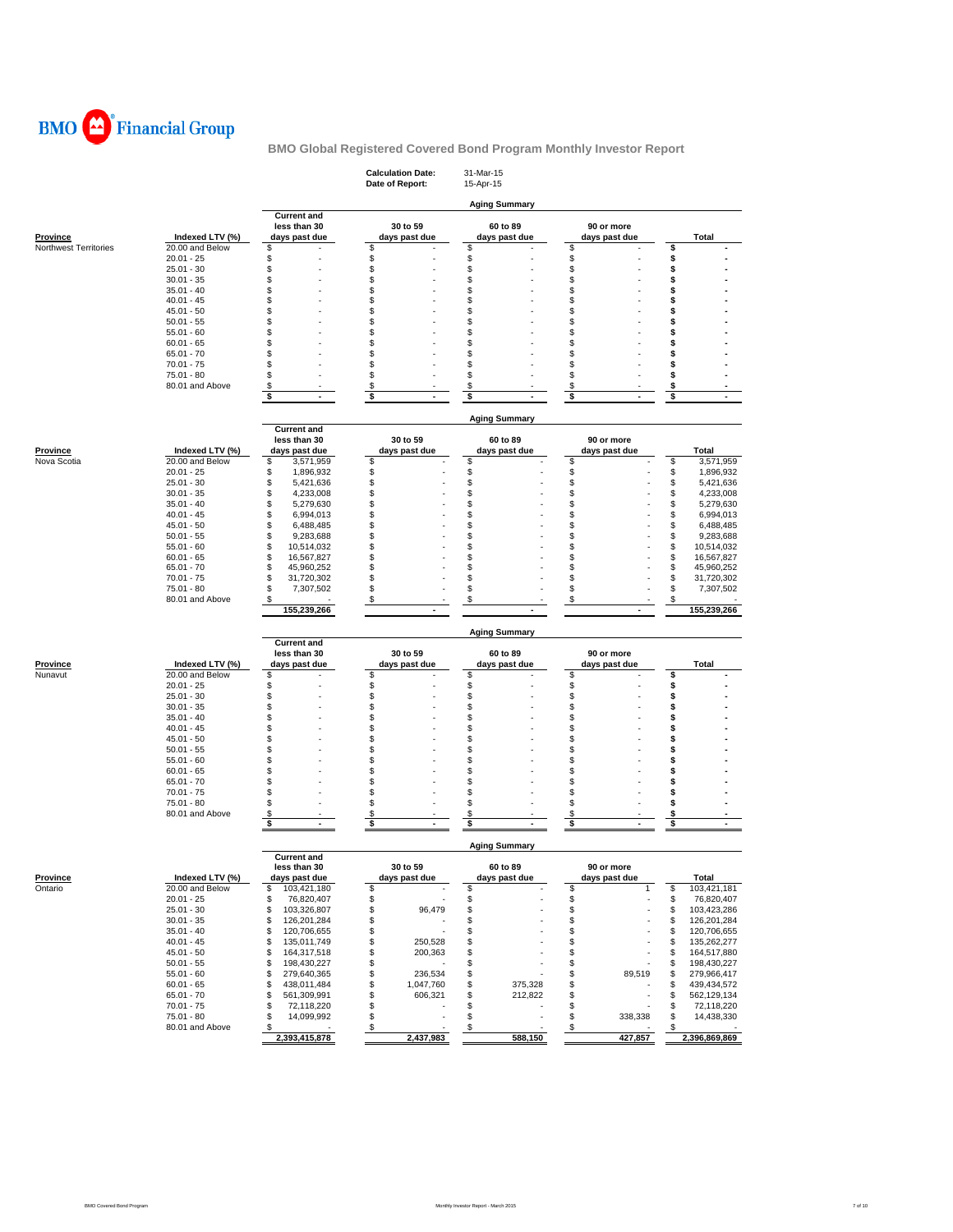

|                                      |                 |                                    | <b>Calculation Date:</b><br>Date of Report: | 31-Mar-15<br>15-Apr-15 |                      |                   |
|--------------------------------------|-----------------|------------------------------------|---------------------------------------------|------------------------|----------------------|-------------------|
|                                      |                 |                                    |                                             | <b>Aging Summary</b>   |                      |                   |
|                                      |                 | <b>Current and</b><br>less than 30 | 30 to 59                                    | 60 to 89               | 90 or more           |                   |
| <b>Province</b>                      | Indexed LTV (%) | days past due                      | days past due                               | days past due          | days past due        | Total             |
| Prince Edward Island                 | 20.00 and Below | \$<br>501,490                      | \$                                          | \$                     | \$                   | \$<br>501,490     |
|                                      | $20.01 - 25$    | \$<br>663,324                      | \$                                          | \$                     | \$                   | \$<br>663,324     |
|                                      | $25.01 - 30$    | \$<br>150,180                      | \$                                          | \$                     | \$                   | \$<br>150,180     |
|                                      | $30.01 - 35$    | \$<br>1,111,108                    | \$                                          | \$                     | \$                   | \$<br>1,111,108   |
|                                      | $35.01 - 40$    | \$<br>666,352                      | \$                                          | \$                     | \$                   | \$<br>666,352     |
|                                      | $40.01 - 45$    | \$<br>1,174,392                    | \$                                          | \$                     | \$                   | \$<br>1,174,392   |
|                                      | $45.01 - 50$    | \$<br>1,315,231                    | \$                                          | \$                     | \$<br>×,             | \$<br>1,315,231   |
|                                      | $50.01 - 55$    | \$<br>759,018                      | \$                                          | \$                     | \$                   | \$<br>759,018     |
|                                      | $55.01 - 60$    | \$<br>2,957,298                    | \$                                          | \$                     | \$<br>i.             | \$<br>2,957,298   |
|                                      | $60.01 - 65$    | \$<br>4,105,463                    | \$                                          | \$                     | \$                   | \$<br>4,105,463   |
|                                      | $65.01 - 70$    | \$<br>10,169,667                   | \$                                          | \$                     | \$                   | \$<br>10,169,667  |
|                                      | $70.01 - 75$    | \$<br>269,011                      | \$                                          | \$                     | \$                   | \$<br>269,011     |
|                                      | 75.01 - 80      | \$                                 | \$                                          | \$                     | \$                   | \$                |
|                                      | 80.01 and Above | \$                                 | \$                                          | \$                     | \$                   | \$                |
|                                      |                 | 23,842,536                         | $\sim$                                      |                        | $\ddot{\phantom{1}}$ | 23,842,536        |
|                                      |                 |                                    |                                             |                        |                      |                   |
|                                      |                 | <b>Current and</b>                 |                                             | <b>Aging Summary</b>   |                      |                   |
|                                      |                 | less than 30                       | 30 to 59                                    | 60 to 89               | 90 or more           |                   |
| <b>Province</b>                      | Indexed LTV (%) | days past due                      | days past due                               | days past due          | days past due        | Total             |
| Quebec                               | 20.00 and Below | \$<br>27,842,662                   | \$                                          | \$                     | \$<br>1              | \$<br>27,842,663  |
|                                      | $20.01 - 25$    | \$<br>19,786,857                   | \$<br>56,225                                | \$                     | \$<br>37,768         | \$<br>19,880,849  |
|                                      | $25.01 - 30$    | \$<br>26,220,794                   | \$                                          | \$                     | \$                   | \$<br>26,220,794  |
|                                      | $30.01 - 35$    | \$<br>33,843,934                   | \$<br>82,372                                | \$                     | \$<br>ä,             | \$<br>33,926,306  |
|                                      | $35.01 - 40$    | \$<br>34,095,382                   | \$<br>330,063                               | \$                     | \$                   | \$<br>34,425,445  |
|                                      | $40.01 - 45$    | \$<br>50,577,369                   | \$                                          | \$                     | \$<br>89,656         | \$<br>50,667,024  |
|                                      | $45.01 - 50$    | \$<br>47,181,065                   | \$                                          | \$<br>57,532           | \$<br>133,249        | \$<br>47,371,846  |
|                                      | $50.01 - 55$    | \$<br>61,099,095                   | \$                                          | \$                     | \$<br>251,017        | \$<br>61,350,113  |
|                                      | $55.01 - 60$    | \$<br>76,876,637                   | \$<br>107,946                               | 168,434<br>\$          | \$<br>178,234        | \$<br>77,331,250  |
|                                      | $60.01 - 65$    | \$<br>107,087,703                  | \$<br>505,913                               | \$<br>159,847          | \$<br>970,742        | \$<br>108,724,206 |
|                                      | $65.01 - 70$    | \$<br>207,013,053                  | \$<br>449,803                               | \$                     | \$<br>373,108        | \$<br>207,835,965 |
|                                      | $70.01 - 75$    | \$<br>254,046,103                  | \$<br>836,811                               | \$<br>408,023          | \$<br>126,071        | \$<br>255,417,008 |
|                                      | 75.01 - 80      | \$<br>79,741,386                   | \$                                          | \$<br>755,373          | \$<br>861,112        | \$<br>81,357,871  |
|                                      | 80.01 and Above | \$                                 | \$                                          | \$                     | \$                   | \$                |
|                                      |                 | 1,025,412,041                      | 2,369,134                                   | 1,549,208              | 3,020,958            | 1,032,351,341     |
|                                      |                 |                                    |                                             | <b>Aging Summary</b>   |                      |                   |
|                                      |                 | <b>Current and</b>                 |                                             |                        |                      |                   |
|                                      |                 | less than 30                       | 30 to 59                                    | 60 to 89               | 90 or more           |                   |
| Province                             | Indexed LTV (%) | days past due                      | days past due                               | days past due          | days past due        | Total             |
| Saskatchewan                         | 20.00 and Below | \$<br>2,170,960                    | \$                                          | \$                     | \$<br>٠              | \$<br>2,170,960   |
|                                      | $20.01 - 25$    | \$<br>1,807,356                    | \$                                          | \$                     | \$                   | \$<br>1,807,356   |
|                                      | $25.01 - 30$    | \$<br>2,058,235                    | \$                                          | \$                     | \$                   | \$<br>2,058,235   |
|                                      | $30.01 - 35$    | \$<br>3,911,784                    | \$                                          | \$                     | \$                   | \$<br>3,911,784   |
|                                      | $35.01 - 40$    | \$<br>3,241,741                    | \$                                          | \$                     | \$                   | \$<br>3,241,741   |
|                                      | $40.01 - 45$    | \$<br>5,704,393                    | \$                                          | \$                     | \$                   | \$<br>5,704,393   |
|                                      | $45.01 - 50$    | \$<br>6,276,804                    | \$                                          | \$                     | \$<br>i.             | \$<br>6,276,804   |
|                                      | $50.01 - 55$    | \$<br>7,480,214                    | \$<br>102,248                               | \$                     | \$                   | \$<br>7,582,462   |
|                                      | $55.01 - 60$    | \$<br>11,723,948                   | \$                                          | \$                     | \$<br>ä,             | \$<br>11,723,948  |
|                                      | $60.01 - 65$    | \$<br>14,326,086                   | \$                                          | \$                     | \$                   | \$<br>14,326,086  |
|                                      | $65.01 - 70$    | \$<br>33,683,555                   | \$<br>163,965                               | \$                     | \$<br>226,632        | \$<br>34,074,152  |
|                                      |                 |                                    |                                             |                        |                      |                   |
|                                      | $70.01 - 75$    | \$<br>3,071,207                    | \$                                          | \$                     | \$                   | \$<br>3,071,207   |
|                                      | $75.01 - 80$    | \$                                 | \$                                          | \$                     | \$                   | \$                |
|                                      | 80.01 and Above | \$                                 | \$                                          | \$                     | \$                   | \$                |
|                                      |                 | 95,456,283                         | 266,213                                     |                        | 226,632              | 95,949,128        |
|                                      |                 |                                    |                                             | <b>Aging Summary</b>   |                      |                   |
|                                      |                 | <b>Current and</b><br>less than 30 | 30 to 59                                    | 60 to 89               | 90 or more           |                   |
|                                      | Indexed LTV (%) | days past due                      | days past due                               | days past due          | days past due        | <b>Total</b>      |
|                                      | 20.00 and Below | \$                                 | \$                                          | \$                     | \$                   | \$                |
|                                      | $20.01 - 25$    | \$                                 | \$                                          | \$                     | \$                   | \$                |
|                                      | $25.01 - 30$    | \$                                 | \$                                          | \$                     | \$                   | \$                |
|                                      | $30.01 - 35$    | \$                                 | \$                                          | \$                     | \$                   | \$                |
|                                      | $35.01 - 40$    | \$                                 | \$                                          | \$                     | \$                   | \$                |
|                                      | $40.01 - 45$    | \$                                 | \$                                          | \$                     | \$                   | \$                |
|                                      | $45.01 - 50$    | \$                                 | \$                                          | \$                     | \$                   | \$                |
|                                      | $50.01 - 55$    | \$                                 | \$                                          | \$                     | \$                   | s                 |
|                                      | $55.01 - 60$    | \$                                 | \$                                          | \$                     | \$                   | S                 |
|                                      | $60.01 - 65$    | \$                                 | \$                                          | S                      | S                    | s                 |
|                                      | $65.01 - 70$    | \$                                 | \$                                          | s                      | \$                   | s                 |
|                                      | $70.01 - 75$    | \$                                 | \$                                          | S                      | \$                   | \$                |
|                                      | $75.01 - 80$    | \$                                 | \$                                          | \$                     | \$                   | s                 |
| Province<br><b>Yukon Territories</b> | 80.01 and Above | \$<br>$\sqrt[6]{\frac{1}{2}}$      | \$<br>\$                                    | \$<br>\$               | \$<br><u>\$</u>      | \$<br>\$          |

<sup>(1)</sup> Value as determined by adjusting, not less than quarterly, the Original Market Value utilizing the Indexation Methodology (see Appendix for details) for subsequent price developments.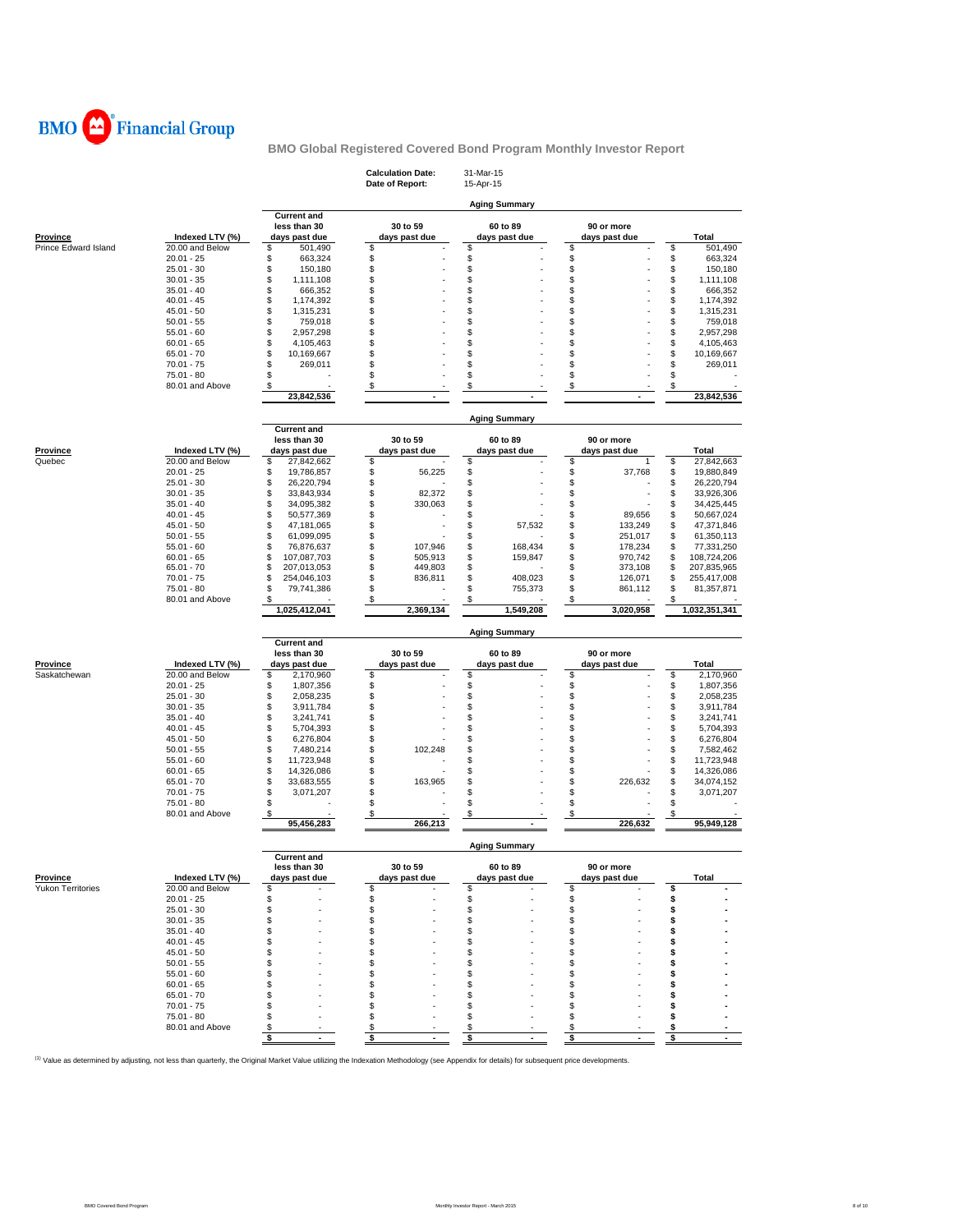

| <b>Calculation Date:</b> | 31-Mar-15 |
|--------------------------|-----------|
| Date of Report:          | 15-Apr-15 |

**Cover Pool - Current LTV Distribution by Credit Score (1)**

|                 |             |             | <b>Credit Scores</b> |               |               |             |               |
|-----------------|-------------|-------------|----------------------|---------------|---------------|-------------|---------------|
| Indexed LTV (%) | <600        | $600 - 650$ | 651 - 700            | 701 - 750     | 751 - 800     | >800        | Total         |
| 20.00 and Below | 5.133.189   | 3.877.336   | 10.183.963           | 27.595.742    | 86.008.151    | 76.504.588  | 209.302.969   |
| $20.01 - 25$    | 2.268.508   | 3.345.210   | 10.596.923           | 23.061.094    | 63.856.447    | 46,731,536  | 149.859.718   |
| $25.01 - 30$    | 4.991.950   | 6.017.989   | 18.883.947           | 33.187.131    | 79.808.751    | 57.794.473  | 200.684.240   |
| $30.01 - 35$    | 4.944.846   | 8.413.759   | 23.572.152           | 40.887.042    | 95.913.098    | 70.269.774  | 244.000.672   |
| $35.01 - 40$    | 7.228.412   | 7.382.644   | 29.906.968           | 46.521.785    | 93.150.707    | 57.657.130  | 241.847.646   |
| $40.01 - 45$    | 7.539.416   | 12.228.092  | 24.855.201           | 60.597.024    | 123.132.592   | 66.368.023  | 294.720.349   |
| $45.01 - 50$    | 7.354.417   | 16.265.985  | 34.103.705           | 81.580.569    | 145.558.323   | 65.586.347  | 350.449.346   |
| $50.01 - 55$    | 16.902.288  | 18.904.372  | 46.344.137           | 102.442.516   | 167.505.597   | 71.935.815  | 424.034.726   |
| $55.01 - 60$    | 14.004.282  | 28.075.309  | 64.866.321           | 143.810.960   | 221.605.728   | 90.620.315  | 562.982.914   |
| $60.01 - 65$    | 17.637.909  | 34.996.852  | 104.916.861          | 227.295.055   | 373.681.695   | 118.849.196 | 877.377.568   |
| $65.01 - 70$    | 15.560.073  | 52.201.428  | 186.794.932          | 366.757.636   | 531.178.156   | 159.165.121 | .311.657.346  |
| $70.01 - 75$    | 3.896.268   | 18.081.843  | 64.516.613           | 134.015.920   | 167.987.350   | 49.525.754  | 438.023.749   |
| $75.01 - 80$    | 712.805     | 4.871.045   | 18.684.565           | 39.929.190    | 33.932.421    | 11.093.648  | 109.223.673   |
| 80.01 and Above |             |             |                      |               |               |             |               |
|                 | 108.174.362 | 214.661.862 | 638.226.289          | 1,327,681,667 | 2.183.319.017 | 942.101.720 | 5.414.164.916 |

<sup>(1)</sup> Market Value as determined by adjusting, not less than quarterly, the Original Market Value utilizing the Indexation Methodology (see Appendix for details) for subsequent price developments.